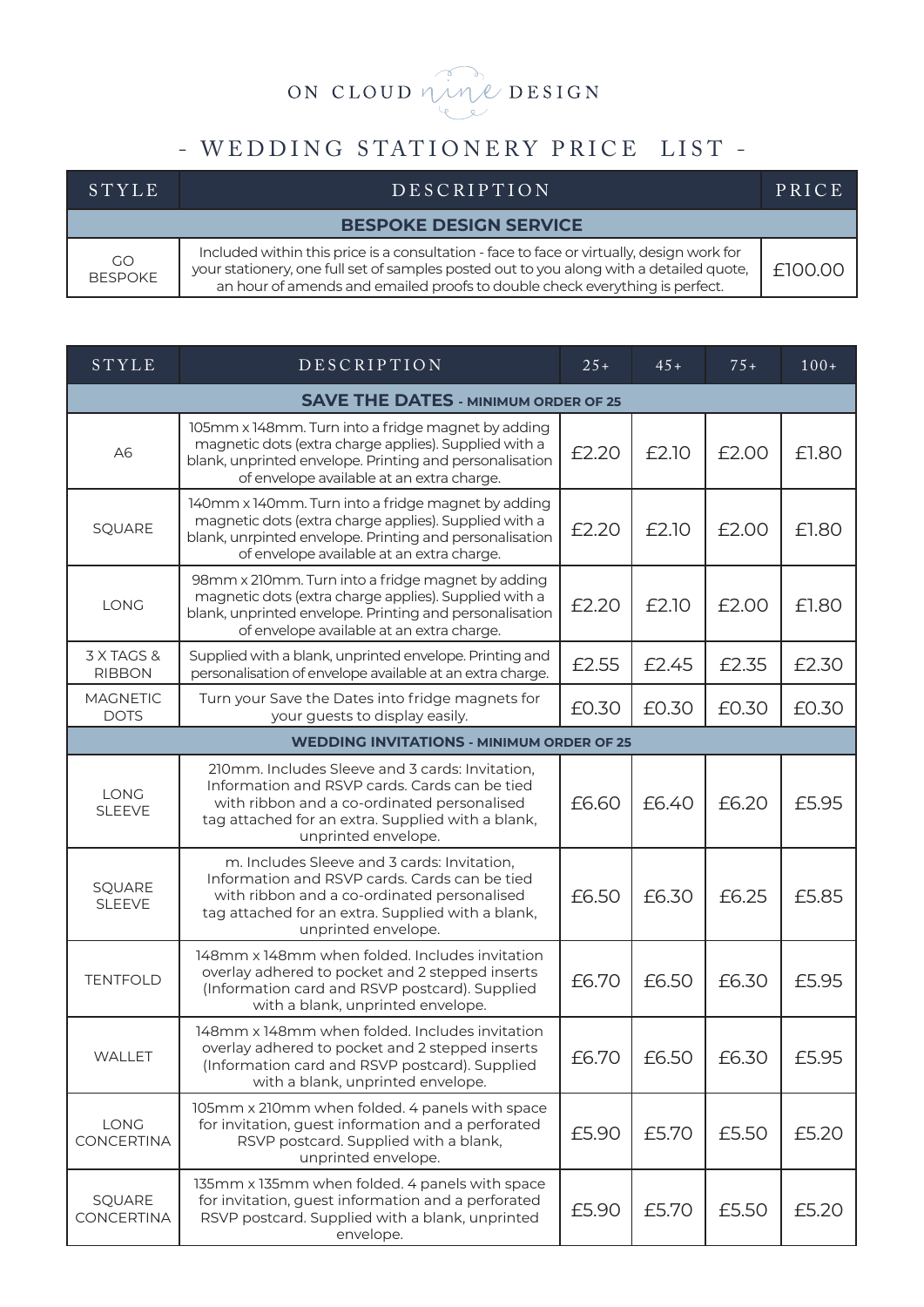| STYLE                                            | DESCRIPTION                                                                                                                                                                                                                                  | $25+$ | $45+$ | $75+$ | $100+$ |
|--------------------------------------------------|----------------------------------------------------------------------------------------------------------------------------------------------------------------------------------------------------------------------------------------------|-------|-------|-------|--------|
| <b>EVENING INVITATIONS - MINIMUM ORDER OF 25</b> |                                                                                                                                                                                                                                              |       |       |       |        |
| LONG -<br>3 CARDS                                | 98mm x 210mm. 3 cards: Invitation, Information and<br>RSVP cards. Cards can be tied with ribbon and a<br>co-ordinated personalised tag attached for an extra<br>charge. Supplied with a blank, unprinted envelope.                           | £4.60 | £4.40 | £4.20 | £3.90  |
| LONG -<br>2 CARDS                                | 98mm x 210mm. 2 cards: Invitation and either<br>Information or RSVP card (your choice). Cards can<br>be tied with ribbon and a co-ordinated personalised<br>tag attached for an extra. Supplied with a blank,<br>unprinted envelope.         | £3.60 | £3.40 | £3.20 | £2.90  |
| <b>SQUARE -</b><br>3 CARDS                       | 140mm x 140mm. 3 cards: Invitation, Information<br>and RSVP cards. Cards can be tied with ribbon and a<br>co-ordinated personalised tag attached for an extra<br>charge. Supplied with a blank, unprinted envelope.                          | £4.60 | £4.40 | £4.20 | £3.90  |
| <b>SQUARE -</b><br>2 CARDS                       | 140mm x 140mm. 2 cards: Invitation and either<br>Information or RSVP card (your choice). Cards can<br>be tied with ribbon and a co-ordinated personalised<br>tag attached for an extra charge. Supplied with a<br>blank, unprinted envelope. | £3.60 | £3.40 | £3.20 | £2.90  |
| SQUARE<br>LAYERED                                | 148mm x 148mm. Double layered card. Invitation to<br>front with information and RSVP details printed to<br>reverse.                                                                                                                          | £4.40 | £4.20 | £4.00 | £3.70  |
|                                                  | <b>THANK YOU CARDS - MINIMUM ORDER OF 25</b>                                                                                                                                                                                                 |       |       |       |        |
| SMALL<br>SQUARE<br><b>FOLDED</b>                 | 100mm x 100mm when folded. Supplied with a blank,<br>unprinted envelope. Printing and personalisation of<br>envelope available at an extra charge.                                                                                           | £1.60 | £1.50 | £1.40 | £1.35  |
| A6<br><b>FOLDED</b>                              | 105mm x 148mm when folded. Supplied with a blank,<br>unprinted envelope. Printing and personalisation of<br>envelope available at an extra charge.                                                                                           | £1.65 | £1.55 | £1.45 | £1.40  |
| <b>PERSONALISATION</b>                           |                                                                                                                                                                                                                                              |       |       |       |        |
| <b>INVITATIONS</b>                               | Allow us to print your guest's name/s in each<br>invitation. Price is per invitation (not per name)                                                                                                                                          | £0.25 | £0.25 | £0.25 | £0.25  |
| <b>ENVELOPES</b>                                 | Add that touch of luxury to your invitations with a co-<br>ordinated printed design and your guest's name and<br>address printed on your envelopes. Price is per envelope.                                                                   | £0.50 | £0.50 | £0.50 | £0.50  |
| <b>RIBBON</b><br><b>BINDING</b>                  | The perfect addition to the square or long sleeve<br>wedding invitations or the square or long evening<br>invitations. We can bind the inserts together with a<br>colour matched ribbon and add a personalised tag too.                      | £0.95 | £0.90 | £0.85 |        |

| <b>STYLE</b>                                          | DESCRIPTION                                                                                                                                    | $30+$ | $50+$ | $75+$ | $100+$ |
|-------------------------------------------------------|------------------------------------------------------------------------------------------------------------------------------------------------|-------|-------|-------|--------|
|                                                       | PLACE CARDS - MINIMUM ORDER OF 30                                                                                                              |       |       |       |        |
| TAG & PEG<br><b>NAME ONLY</b>                         | Includes personalisation of guest's name. Choice of<br>colour of wooden mini peg - natural, white, gold or silver.                             | £1.50 | £1.45 | £1.40 | £1.30  |
| TAG & PEG<br><b>NAME &amp; MENU</b><br><b>CHOICES</b> | Includes personalisation of guest's name and up to 3<br>menu choices. Choice of colour of wooden mini peg -<br>natural, white, gold or silver. | £1.80 | £1.75 | £1.70 | £1.60  |
| <b>FOLDED</b><br><b>NAME ONLY</b>                     | Includes personalisation of guest's name.                                                                                                      | £1.40 | £1.35 | £1.30 | £1.20  |
| FOLDED<br><b>NAME &amp; MENU</b><br><b>CHOICES</b>    | Includes personalisation of guest's name and up to 3<br>menu choices.                                                                          | £1.70 | £1.65 | £1.60 | £1.50  |